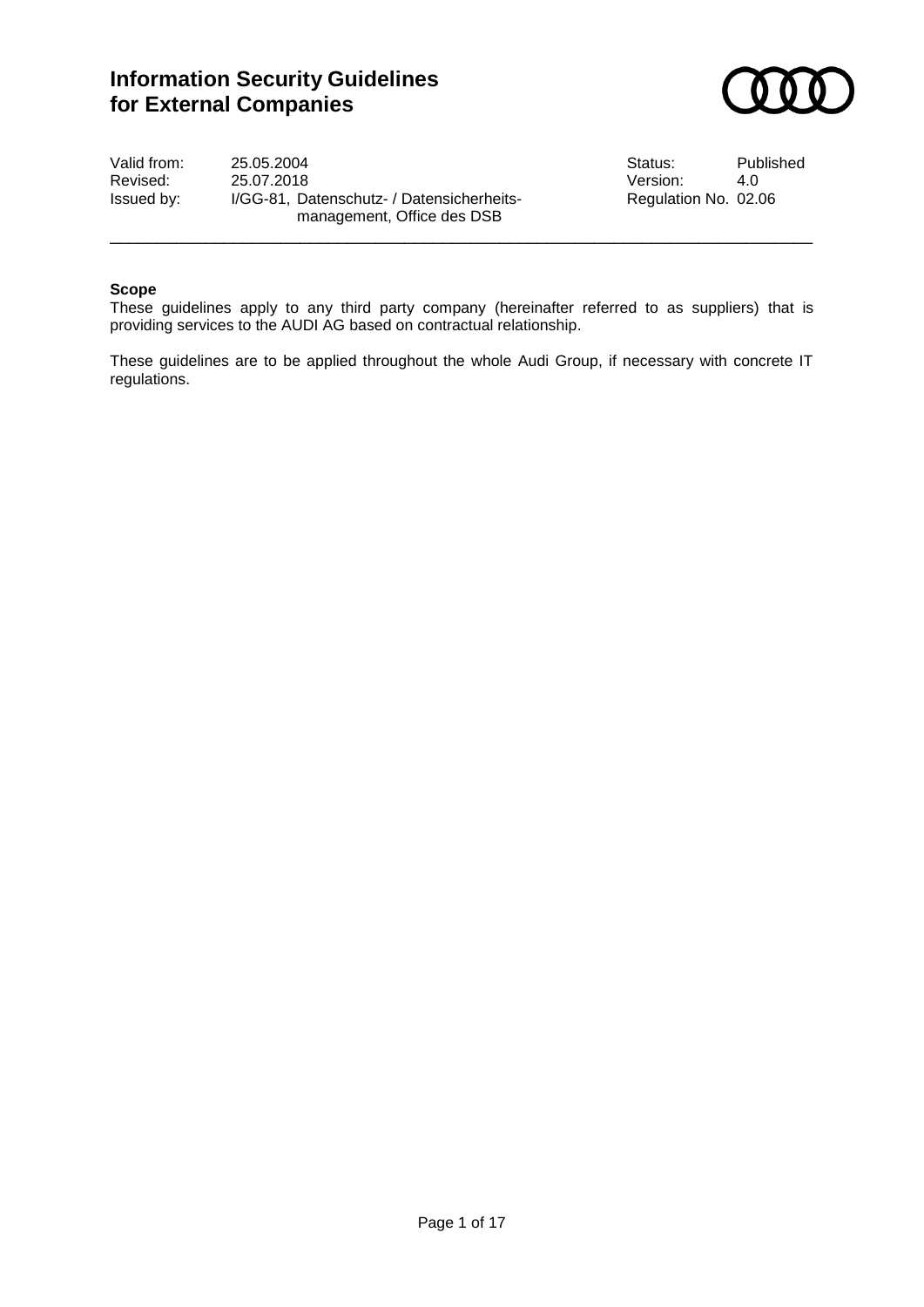# **Table of Contents**

| I.                |                                                                                    |  |  |  |  |
|-------------------|------------------------------------------------------------------------------------|--|--|--|--|
|                   | $  \cdot  $                                                                        |  |  |  |  |
| 1.                |                                                                                    |  |  |  |  |
| 1.1.              |                                                                                    |  |  |  |  |
| 1.2.              |                                                                                    |  |  |  |  |
| 1.3.              |                                                                                    |  |  |  |  |
| 1.4.              |                                                                                    |  |  |  |  |
| 1.4.1.            |                                                                                    |  |  |  |  |
| $1.4.1.1$ .       |                                                                                    |  |  |  |  |
| 1.4.1.2.          |                                                                                    |  |  |  |  |
| 1.4.1.3.          |                                                                                    |  |  |  |  |
| 1.4.2.            |                                                                                    |  |  |  |  |
| 1.4.3.            |                                                                                    |  |  |  |  |
| 1.4.3.1.          |                                                                                    |  |  |  |  |
| 1.5.              |                                                                                    |  |  |  |  |
| 1.6.              |                                                                                    |  |  |  |  |
| 1.6.1.            |                                                                                    |  |  |  |  |
| 1.6.2.            |                                                                                    |  |  |  |  |
| 1.6.3.            |                                                                                    |  |  |  |  |
| 1.6.4.            |                                                                                    |  |  |  |  |
| 1.6.5.            |                                                                                    |  |  |  |  |
| 1.7.              |                                                                                    |  |  |  |  |
| 2.                | Additional requirements for suppliers with access to the internal Group network 11 |  |  |  |  |
| 2.1.              |                                                                                    |  |  |  |  |
| 2.2.              |                                                                                    |  |  |  |  |
| 2.2.1.            |                                                                                    |  |  |  |  |
| 2.2.2.            |                                                                                    |  |  |  |  |
| 2.2.3.            |                                                                                    |  |  |  |  |
| 2.2.4.            |                                                                                    |  |  |  |  |
| 2.2.5.            |                                                                                    |  |  |  |  |
| $2.2.5.1$ .       |                                                                                    |  |  |  |  |
| 2.2.5.2.          |                                                                                    |  |  |  |  |
| 2.2.5.3.          |                                                                                    |  |  |  |  |
| 2.2.5.4.          |                                                                                    |  |  |  |  |
| 2.2.5.5.          |                                                                                    |  |  |  |  |
| 2.2.6.            |                                                                                    |  |  |  |  |
| $2.2.6.1$ .       |                                                                                    |  |  |  |  |
| 2.2.6.2.          |                                                                                    |  |  |  |  |
| 3.                | Additional requirements for suppliers without direct access to the internal Group  |  |  |  |  |
|                   |                                                                                    |  |  |  |  |
| 3.1.              |                                                                                    |  |  |  |  |
| 3.2.              |                                                                                    |  |  |  |  |
| 3.2.1.            |                                                                                    |  |  |  |  |
|                   |                                                                                    |  |  |  |  |
| Ш.<br>Appendix 15 |                                                                                    |  |  |  |  |
| A                 |                                                                                    |  |  |  |  |
| A.1               |                                                                                    |  |  |  |  |
| A.2               |                                                                                    |  |  |  |  |
| A.3               |                                                                                    |  |  |  |  |
| В                 |                                                                                    |  |  |  |  |
| B.1               |                                                                                    |  |  |  |  |
|                   |                                                                                    |  |  |  |  |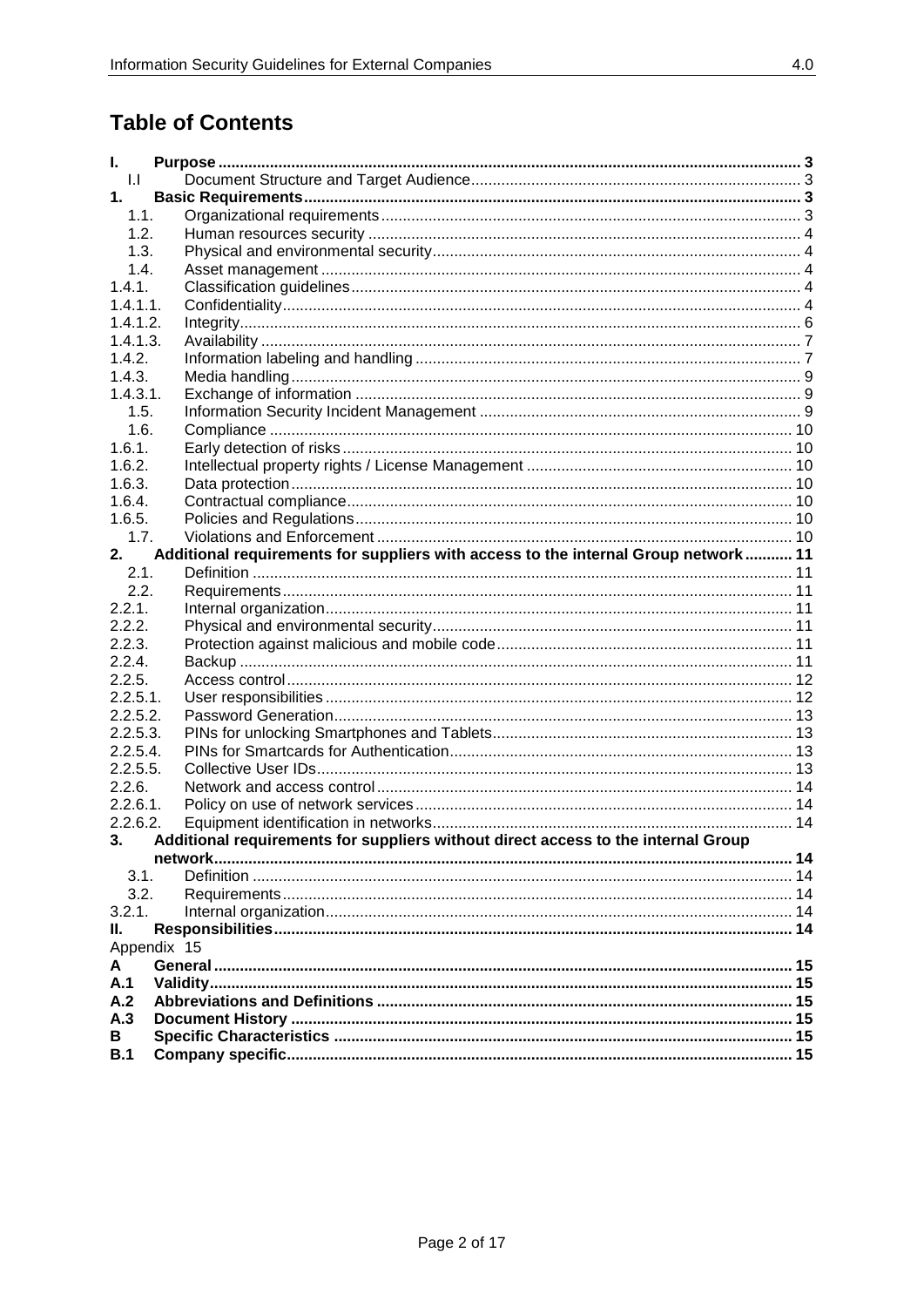# <span id="page-2-0"></span>**I. Purpose**

These Information Security Guidelines comprise the information security regulations that suppliers must observe when using information and/or IT devices (e.g. personal computers, workstations and mobile devices) of the ordering party.

Suppliers are defined as any third party companies that are providing services to the Volkswagen Group based on a contractual relationship. Subsidiary companies, Brands of the Volkswagen Group and companies that are majority owned by the Volkswagen Group are excluded from this definition. These guidelines are aimed at the suppliers' management, employees and relevant sub-contractors. This group is hereinafter referred to as the "contractor".

The Information Security Guidelines protect the confidentiality, integrity and availability of information and the rights and interests of the ordering party and all natural persons and legal entities that maintain a business relationship with the ordering party and/or perform work for it.

<span id="page-2-1"></span>The responsibilities of the Group Auditing department are not covered within this regulation.

## **I.I Document Structure and Target Audience**

The document contains three chapters. The following table lists the document structure and the target audience for each chapter.

| <b>Chapter</b> | <b>Target Audience</b>                                                              | <b>Notes</b>                                                                                                                                                                                                 |
|----------------|-------------------------------------------------------------------------------------|--------------------------------------------------------------------------------------------------------------------------------------------------------------------------------------------------------------|
|                | <b>All Suppliers</b>                                                                | The requirements of this chapter must be observed by<br>all suppliers. Additional requirement are contained in<br>chapters two and three, depending on the type of<br>access to the Group network or systems |
| 2              | Suppliers that have access to<br>the Group network or   must be observed<br>systems | Additionally, the requirements contained in chapter 1                                                                                                                                                        |
| 3              | Suppliers that do not have<br>access to the Group network<br>or systems             | Additionally, the requirements contained in chapter 1<br>must be observed                                                                                                                                    |

## <span id="page-2-2"></span>**1. Basic Requirements**

The following requirements must be observed by all suppliers within the scope of this document.

<span id="page-2-3"></span>Requirements for the ordering party are not within the scope of this document

#### **1.1. Organizational requirements**

Regulations of the respective Group Company on bringing IT devices that do not belong to the ordering party on the companies' premises or secure areas must be observed.

Usage of software or data belonging to the ordering party on IT systems or storage devices that are not provided or approved by either the ordering party or the supplier is not permitted.

Usage of software and data belonging to a Volkswagen Group Company on file-services or internet cloud-services that are not approved by the ordering party is not permitted.

The distribution of data to third parties is only permitted with written approval by the data owner of the ordering party.

The regulations of the ordering party for usage, storage and any processing of personal data (see appendix, B.1.1) must be observed.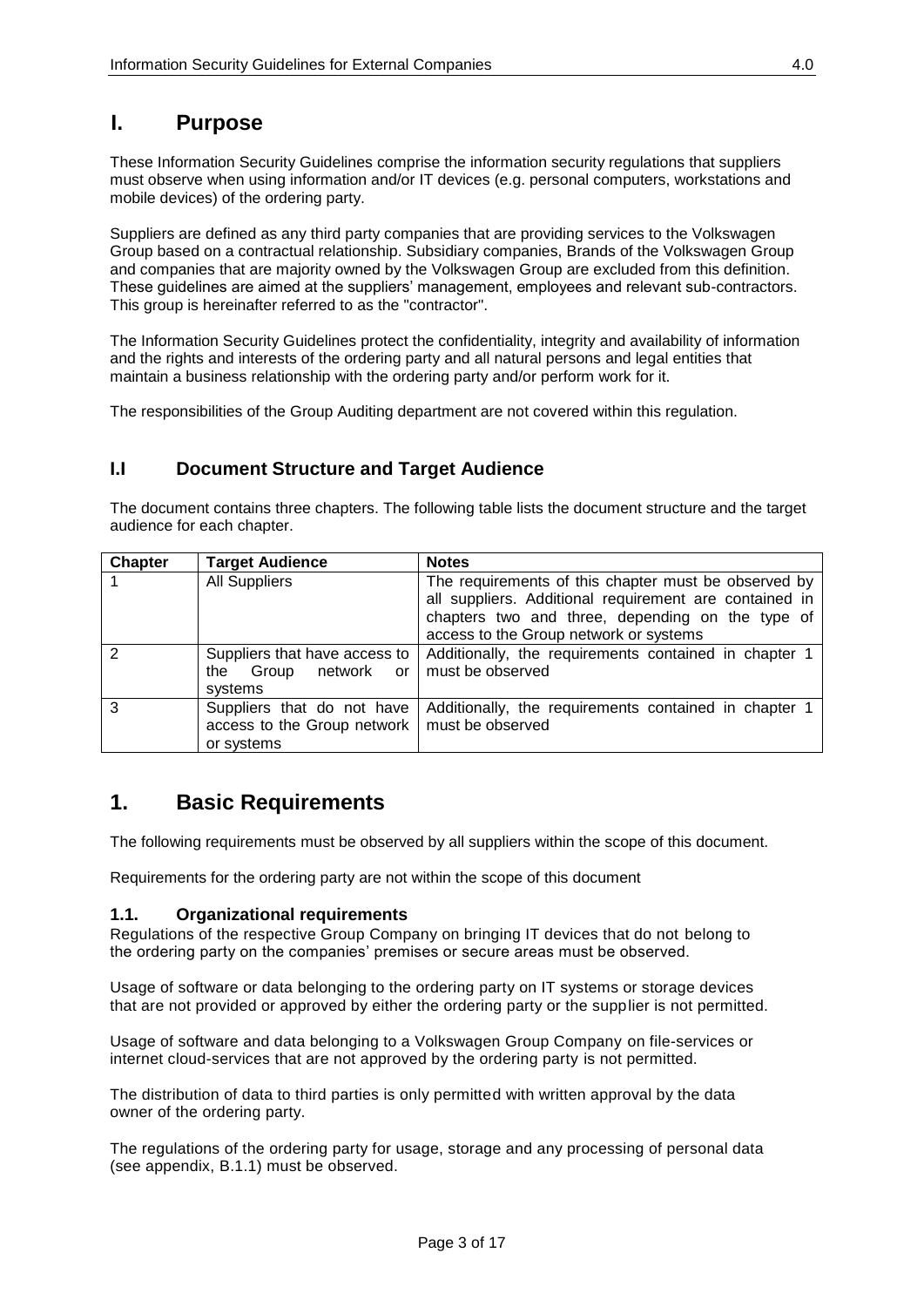Employees of the contractor must be obligated by their company management to nondisclosure in accordance with the non-disclosure agreement between the contractor and the ordering party. The ordering party may inspect these agreements at any time.

If data of the ordering party is stored on mobile systems or IT devices it must be encrypted using current state of technology hardware or software. Additional requirements for encryption and authentication can be found on the Group Suppliers Portal<sup>1</sup>.

Before travel abroad, the country specific regulations for use of security technologies (e.g., encryption) must be observed.

After end of the contract, data of the ordering party must be handed over and deleted on the devices and storage media of the supplier. Legal requirements (e.g. retention periods) must be observed.

#### <span id="page-3-0"></span>**1.2. Human resources security**

A user ID that is no longer needed or access authorization that is no longer needed for access to data of the ordering party must be reported promptly to the ordering party and responsible units (e.g. responsible user administrator of the ordering party), so that the corresponding Blocking/Deletion can occur.

Identification media that is no longer needed (e.g., Smartcards, SecurID cards) must be returned immediately to the ordering party.

Allocated devices (e.g. laptops), data and storage media must be returned to the ordering party when they are no longer needed or at the end of the assignment.

The loss of IT devices or media for authentication must be immediately reported to the responsible unit of the ordering party (see appendix, B.1.2).

#### <span id="page-3-1"></span>**1.3. Physical and environmental security**

IT devices that store or process data of the ordering party must be used in a way that prevents unauthorized persons to view or access this data. Special care must be taken when using mobile devices.

<span id="page-3-2"></span>Confidential and secret documents must not be left unattended to prevent unauthorized viewing.

#### <span id="page-3-3"></span>**1.4. Asset management**

#### **1.4.1. Classification guidelines**

Classification includes the three security objectives confidentiality, integrity and availability and must be carried out for all information and IT Systems processing information.

The supplier must request the confidentiality, integrity and availability classification from the ordering party (for the scope of the services or work provided).

Information (security objective confidentiality) must be protected from unauthorized access throughout its entire life cycle in accordance with measures required by its confidentiality classification. Confidentiality classification may include an expiration date.

For processing data the classification for integrity and availability must be examined and determined by the respective process owner, if necessary. This classification must be evaluated regularly and adapted if necessary.

<span id="page-3-4"></span>Correctness of the classification must be confirmed by the Information Owner.

## **1.4.1.1. Confidentiality**

Information that is not intended for general publication must be made accessible only to those who are authorized to access it (Need to Know Principle).

 $\overline{a}$ 

<sup>1</sup> http://www.vwgroupsupply.com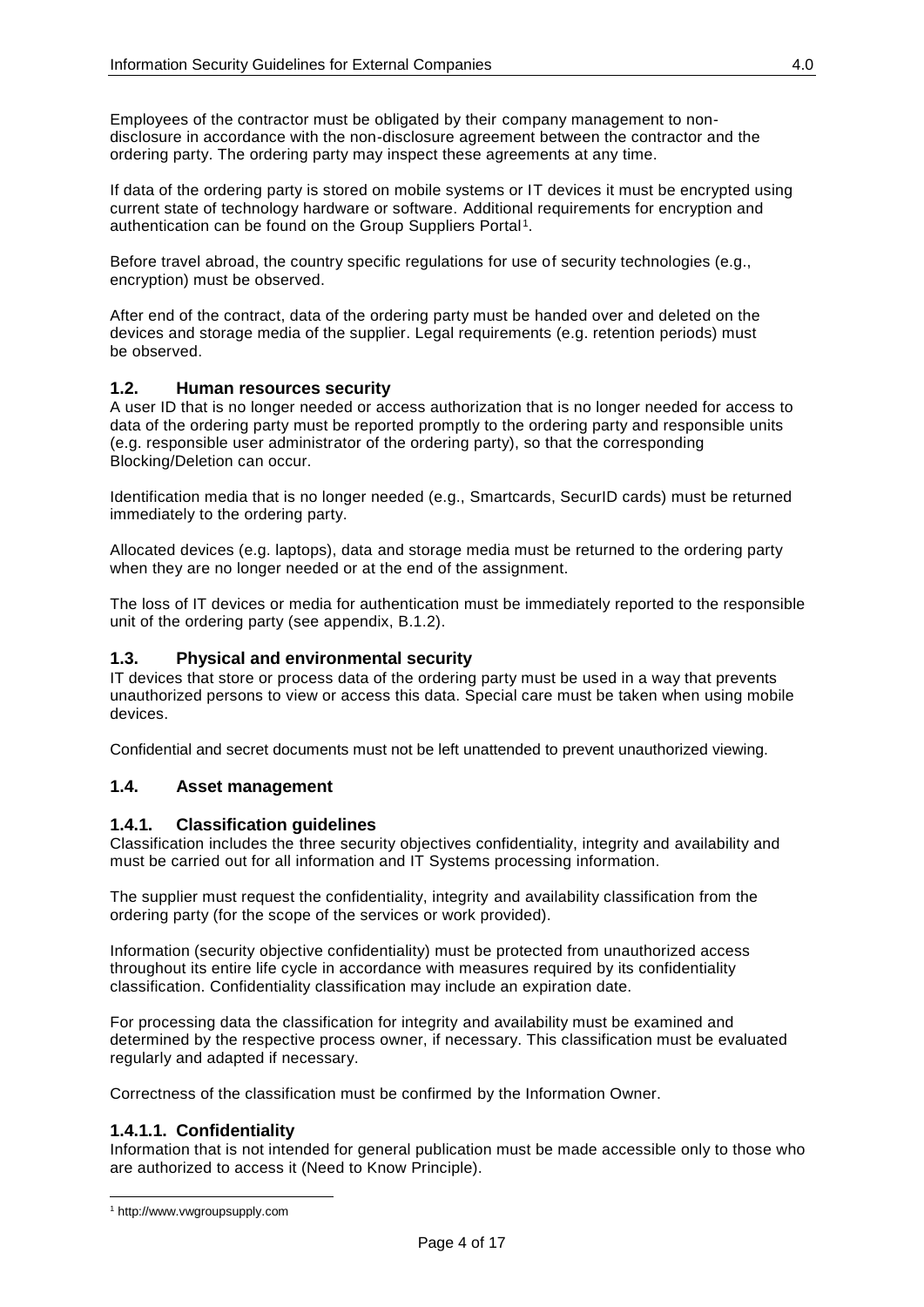Requirements for information creators and information owners:

- Newly created information and data must be labeled by the creator <sup>2</sup>
- $\bullet$  The information owner<sup>3</sup> is responsible for the classification.
- The creator must request the correct classification from the information owner.
- Confidentiality classification must be defined for all IT systems.
- If the classification is currently unclear, for example, because the document / IT system was just newly created, the classification "Confidential" must be used.
- The Information owner must check the confidentiality classification for internal / confidential / secret information (at the latest during next revision or update) if the classification is still correct and label the information accordingly.

Requirements for the recipient:

- Unlabeled information and data is defined as internal.
- The information owner must be contacted if there are any doubts about the correctness of the classification.

The following classification levels for information with regard to requirements for confidentiality are defined:

| <b>Classification</b> | <b>Definition</b>                                                                                                                                                                                                             |  |  |
|-----------------------|-------------------------------------------------------------------------------------------------------------------------------------------------------------------------------------------------------------------------------|--|--|
|                       |                                                                                                                                                                                                                               |  |  |
| <b>Public</b>         | Information that is not subject to any restrictions and, e.g., can be published by the<br>company in newspapers or in the internet.                                                                                           |  |  |
|                       | The public use of company information requires the approval of the responsible<br>unit (see appendix, B.1.3).                                                                                                                 |  |  |
|                       | Examples: press releases, product catalog for customers                                                                                                                                                                       |  |  |
| <b>Internal</b>       | Unauthorized knowledge, sharing or usage of this Information only has minor<br>influence on reaching product or project targets. Therefore, this information can be<br>made accessible to an eligible group of persons.       |  |  |
|                       | Loss of confidentiality may have consequences, albeit of a minor nature; for<br>example:<br>claims for damages by individual persons or organizations are unlikely                                                            |  |  |
|                       | Examples: business communication data (e.g. phone number, mail-address),<br>occupational safety specifications, work regulations                                                                                              |  |  |
| <b>Confidential</b>   | Information whose knowledge or disclosure to unauthorized persons could<br>jeopardize the achieving of product and project objectives and must therefore only<br>be made accessible to a limited group of authorized persons. |  |  |
|                       | Consequences in the event of loss of confidentiality are probable and measurable,<br>$e.g.$ :<br>loss of customers<br>$\bullet$                                                                                               |  |  |
|                       | downturn in sales figures/turnover<br>claims for damages by individual persons or organizations<br>$\bullet$                                                                                                                  |  |  |
|                       | Examples: personal data, that are above business communication data (e.g.<br>salary) budget plans, revision reports                                                                                                           |  |  |

 $\overline{a}$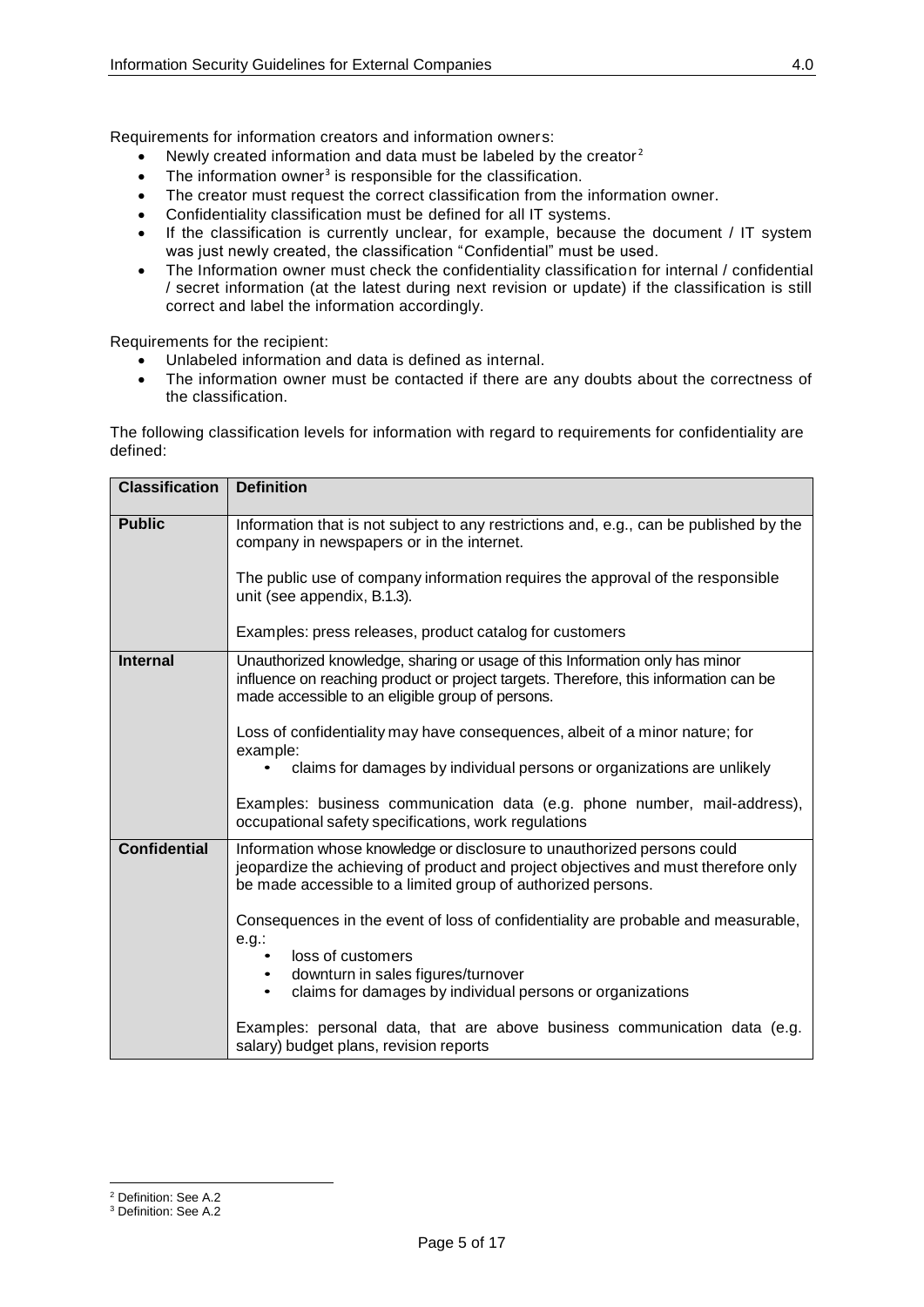| <b>Secret</b> | Information whose knowledge or disclosure to unauthorized persons could seriously<br>jeopardize the achieving of company objectives and must therefore be subject to a<br>highly restrictive distribution list and strict controls.                                                                                                                       |
|---------------|-----------------------------------------------------------------------------------------------------------------------------------------------------------------------------------------------------------------------------------------------------------------------------------------------------------------------------------------------------------|
|               | Violation of confidentiality has considerable effects on the image/the appearance<br>of the company and/or economic consequences, e.g.:<br>considerable loss of customers<br>sharp declines in sales figures/turnover<br>claims for damages by numerous persons or organizations<br>exclusion from certain markets<br>negative effects on public standing |
|               | Examples: special types of personal data (e.g. health information), cycle plans,<br>plans about the company's strategy, design picture of prototypes                                                                                                                                                                                                      |

## <span id="page-5-0"></span>**1.4.1.2. Integrity**

Error-free information processing and protection against unauthorized changes must be ensured.

The following classification levels for information with regard to requirements for integrity are defined:

| <b>Classification</b> | <b>Definition</b>                                                                                                                                                                                                                                                                                                                                                                                                                                                                                                                                                                                                                                                                               |
|-----------------------|-------------------------------------------------------------------------------------------------------------------------------------------------------------------------------------------------------------------------------------------------------------------------------------------------------------------------------------------------------------------------------------------------------------------------------------------------------------------------------------------------------------------------------------------------------------------------------------------------------------------------------------------------------------------------------------------------|
| Low                   | A violation of integrity has no foreseeable effects on the business activity or on the<br>image/appearance of the company.                                                                                                                                                                                                                                                                                                                                                                                                                                                                                                                                                                      |
| <b>Medium</b>         | A violation of integrity has only a minor impact on business activity and/or the<br>image/appearance of the company.<br>Consequences are possible, but minor in nature; for example:<br>Minor delays in work processes<br>Errors/faults do not affect work results (no production downtimes)<br>Decisions are not negatively affected<br>Claims for damages by individual persons or organizations are unlikely<br>$\bullet$<br>Examples: location plans, organization charts, and individual internal phone<br>numbers                                                                                                                                                                         |
| High                  | A violation of integrity has perceivable effects on the business activity and/or on<br>the image/appearance of the company.<br>Consequences are probable and measurable, e.g.:<br>loss of customers probable<br>downturn in sales figures/turnover probable<br>definite delay in work sequences<br>faults/malfunctions have a perceptible effects on work results (high<br>production downtimes) and/or a few service processes fail<br>decisions are negatively affected/incorrect decisions are probable<br>claims for damages by individual persons or organizations are probable<br>Examples: JIT orders, press releases, contents of the Internet presence, data for<br>production control |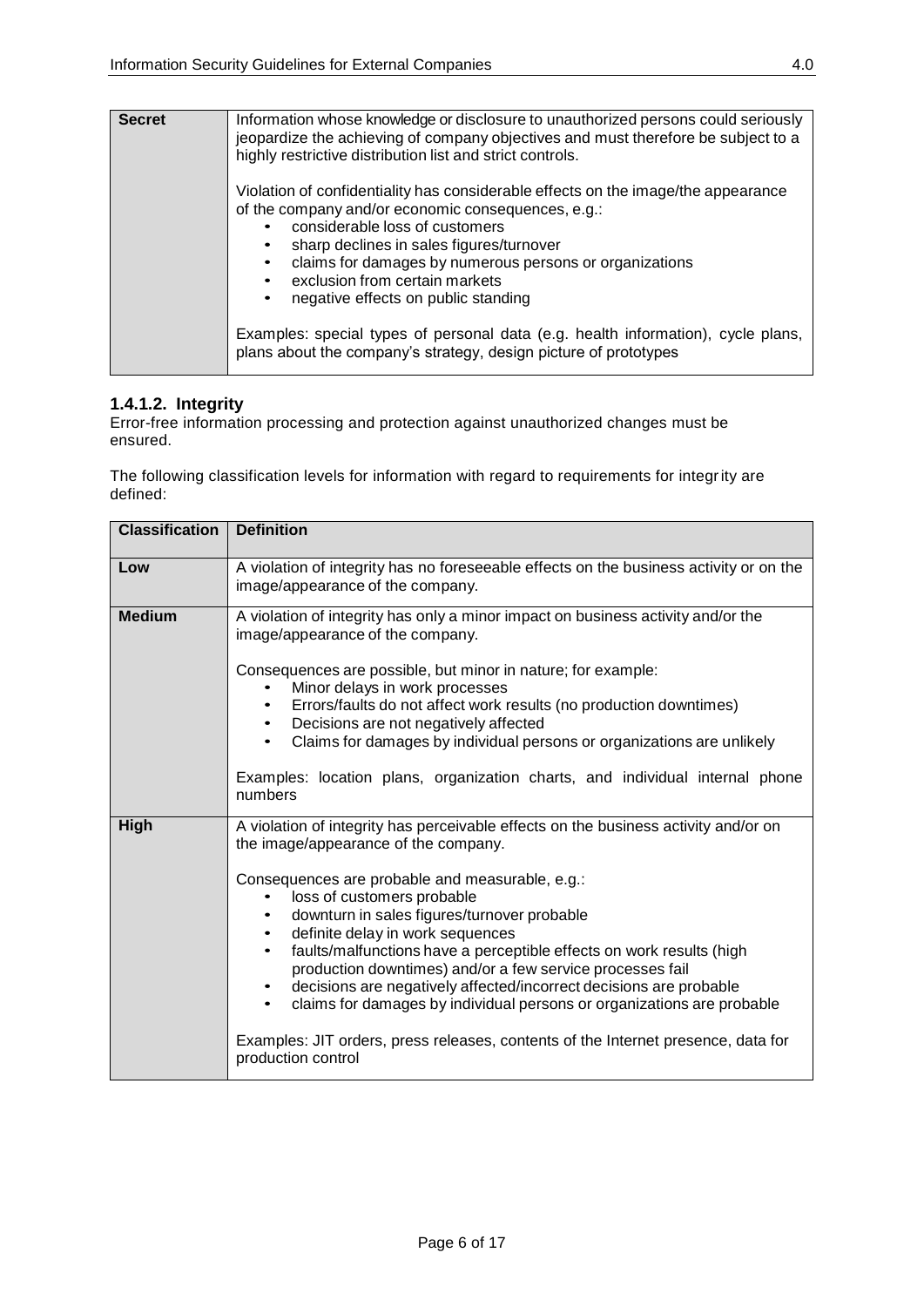| Very high | A violation of integrity has considerable effects on the business activity and/or on<br>the image/appearance of the company with corresponding consequences, e.g.,<br>considerable loss of customers<br>claims for damages by numerous individual persons or organizations<br>sharp declines in sales figures/turnover<br>exclusion from certain markets<br>considerable delays in work sequences<br>faults/malfunctions have severe effects on work results and/or several<br>service processes fail (very high production downtimes)<br>decisions are seriously negatively affected/incorrect decisions<br>$\bullet$ |
|-----------|------------------------------------------------------------------------------------------------------------------------------------------------------------------------------------------------------------------------------------------------------------------------------------------------------------------------------------------------------------------------------------------------------------------------------------------------------------------------------------------------------------------------------------------------------------------------------------------------------------------------|
|           | Examples: financial reporting (e.g., annual financial statement),<br>patents.<br>cryptographic keys, payroll                                                                                                                                                                                                                                                                                                                                                                                                                                                                                                           |

## <span id="page-6-0"></span>**1.4.1.3. Availability**

Information must be made available within an agreed time frame.

The following classification levels for information with regard to requirements for availability are defined:

| <b>Classification</b> | <b>Definition</b>                                                                                                                                                                                                                                                                                                                                                                                                                                                                                                                                                                                                                                                                               |  |  |  |
|-----------------------|-------------------------------------------------------------------------------------------------------------------------------------------------------------------------------------------------------------------------------------------------------------------------------------------------------------------------------------------------------------------------------------------------------------------------------------------------------------------------------------------------------------------------------------------------------------------------------------------------------------------------------------------------------------------------------------------------|--|--|--|
| Low                   | The availability of the IT system can be less than 95 percent regarding failure or<br>unacceptable response time without resulting in significant damage (financial or<br>to the image of the company).<br>Example: Intranet application containing general information for employees                                                                                                                                                                                                                                                                                                                                                                                                           |  |  |  |
| <b>Medium</b>         | The availability of the IT system must be at least 95 percent regarding failure or<br>unacceptable response time. Lower availability will lead to significant damage<br>(financial or to the image of the company).<br>Example: Applicant portal                                                                                                                                                                                                                                                                                                                                                                                                                                                |  |  |  |
| High                  | The availability of the IT system must be at least 98 percent regarding failure or<br>unacceptable response time. Lower availability will lead to significant damage<br>(financial or to the image of the company).<br>Examples: Payroll, bookkeeping                                                                                                                                                                                                                                                                                                                                                                                                                                           |  |  |  |
| <b>Very high</b>      | The availability of the IT system must be at least 98 percent regarding failure or<br>unacceptable response time. Lower availability will lead to significant damage<br>(financial or to the image of the company).<br>Example: IT system, whose failure will result in an immediate production halt.<br>Significant damage is, for example:<br>Loss of customers<br>Claims for damages by numerous individual persons or organizations or<br>associations<br>Sharp declines in sales figures/turnover<br>Exclusion from certain markets<br>$\bullet$<br>Faults/malfunctions have severe effects on work results and/or several<br>٠<br>service processes fail (very high production downtimes) |  |  |  |

## <span id="page-6-1"></span>**1.4.2. Information labeling and handling**

Information must only be made accessible to the authorized group of persons. This is only permissible in the scope of the tasks agreed on and with compliance to existing regulations. The "Need to know" principle must be applied.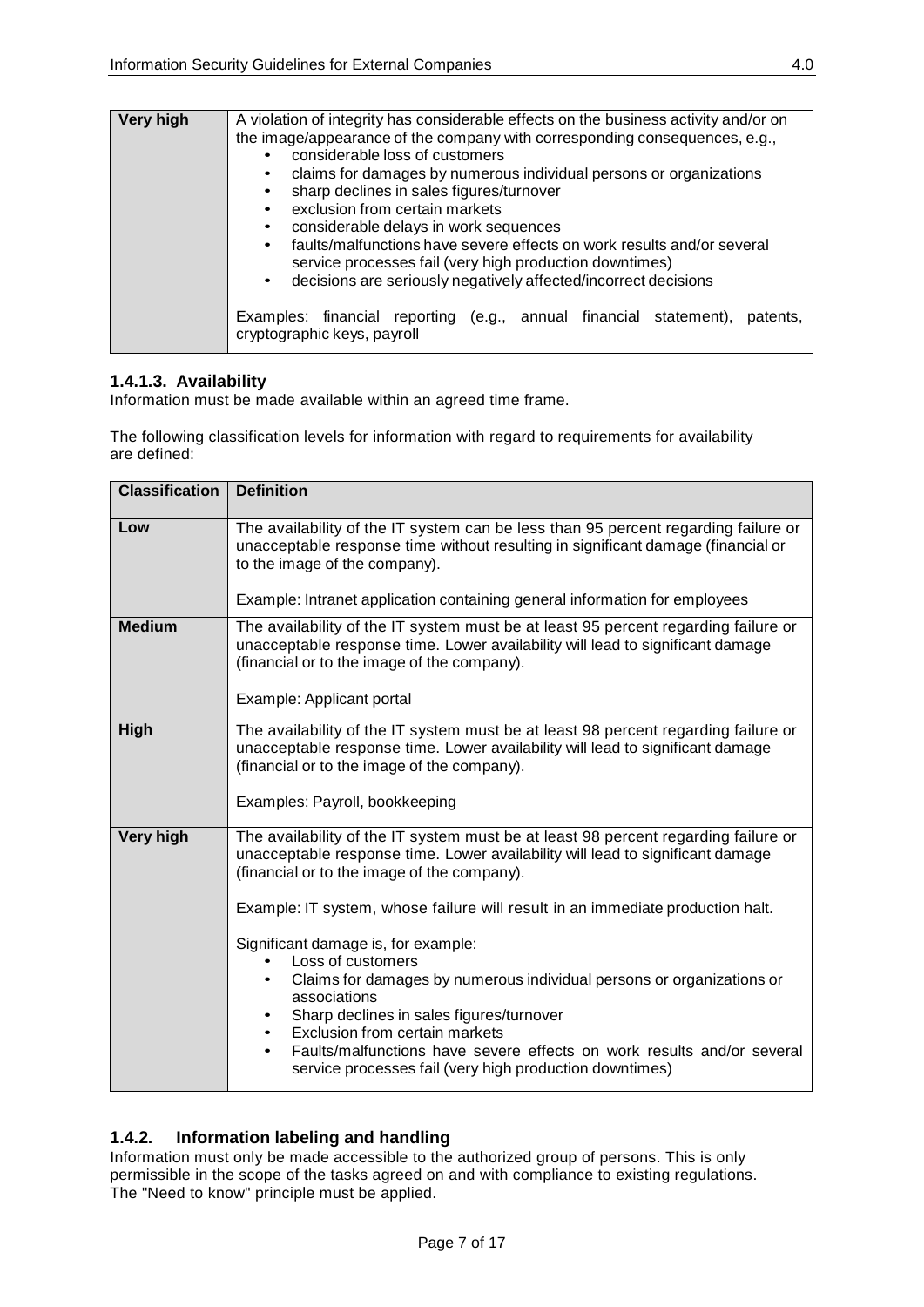Information must be protected against access by unauthorized persons according to its current confidentiality classification during the entire life cycle. The following regulations apply:

| <b>Classification</b> | <b>Requirements</b>                                                                                                                                                                                                                                                                                                                                                                                                                                                                                                                                                                                                                                                                                                                                                                                                                                                                                                                                                                                                                                                                                                                                                                                                                                                                                                                                                                                                                                                                                                                                                                                              |
|-----------------------|------------------------------------------------------------------------------------------------------------------------------------------------------------------------------------------------------------------------------------------------------------------------------------------------------------------------------------------------------------------------------------------------------------------------------------------------------------------------------------------------------------------------------------------------------------------------------------------------------------------------------------------------------------------------------------------------------------------------------------------------------------------------------------------------------------------------------------------------------------------------------------------------------------------------------------------------------------------------------------------------------------------------------------------------------------------------------------------------------------------------------------------------------------------------------------------------------------------------------------------------------------------------------------------------------------------------------------------------------------------------------------------------------------------------------------------------------------------------------------------------------------------------------------------------------------------------------------------------------------------|
| <b>Public</b>         | Labeling: none / optional (e.g. in imprint)<br>$\bullet$<br>The corporate design guidelines regarding the position of the classification<br>$\bullet$<br>label must be observed<br>Duplication and distribution: no restrictions<br>$\bullet$<br>Storage: no restrictions<br>$\bullet$<br>Deletion: no restrictions<br>$\bullet$<br>Disposal: no restrictions<br>$\bullet$                                                                                                                                                                                                                                                                                                                                                                                                                                                                                                                                                                                                                                                                                                                                                                                                                                                                                                                                                                                                                                                                                                                                                                                                                                       |
| <b>Internal</b>       | Labeling: Confidentiality level in national language/none or Internal on the<br>$\bullet$<br>first page of the document.<br>The corporate design guidelines regarding the position of the label must<br>$\bullet$<br>be observed<br>Duplication and distribution: only to authorized group employees and<br>$\bullet$<br>authorized third parties within the task or application area<br>Storage: protection against unauthorized access<br>$\bullet$<br>Deletion: data that are no longer needed must be deleted.<br>$\bullet$<br>Disposal: proper disposal (see appendix, B.1.4)<br>$\bullet$                                                                                                                                                                                                                                                                                                                                                                                                                                                                                                                                                                                                                                                                                                                                                                                                                                                                                                                                                                                                                  |
| <b>Confidential</b>   | Labeling: Confidentiality level in national language/confidential" indicated<br>$\bullet$<br>on each page of the document in electronic and printed form<br>The corporate design guidelines regarding the position of the label must<br>$\bullet$<br>be observed.<br>Duplication and distribution: Only to a limited range of authorized group<br>$\bullet$<br>employees and authorized third parties within the task and application<br>area. The person distributing the information is responsible for using<br>suitable distribution routes, in order to protect the information and data<br>from unauthorized access and/or unauthorized overhearing (e.g.,<br>encryption).<br>Storage: only accessible to a limited range of authorized group employees<br>$\bullet$<br>and authorized third parties within the task and application area (e.g., by<br>closed user groups). Suitable storage locations and/or storage media<br>must be used.<br>Confidential documents must be stored in locked steel furniture or in<br>$\bullet$<br>rooms that are locked when they are not in use and which can only be<br>opened by a restricted group of people.<br>Deletion: data that are no longer needed must be deleted.<br>$\bullet$<br>Disposal: proper disposal (see appendix, B.1.4)<br>٠<br>Authentication: Strong Authentication (see appendix, B.1.5)<br>$\bullet$<br>Transportation: Confidential documents and storage media must be sent<br>$\bullet$<br>in sealed neutral envelopes; if appropriate "personal" may be added,<br>meaning that the documents can only be handed to the named recipient. |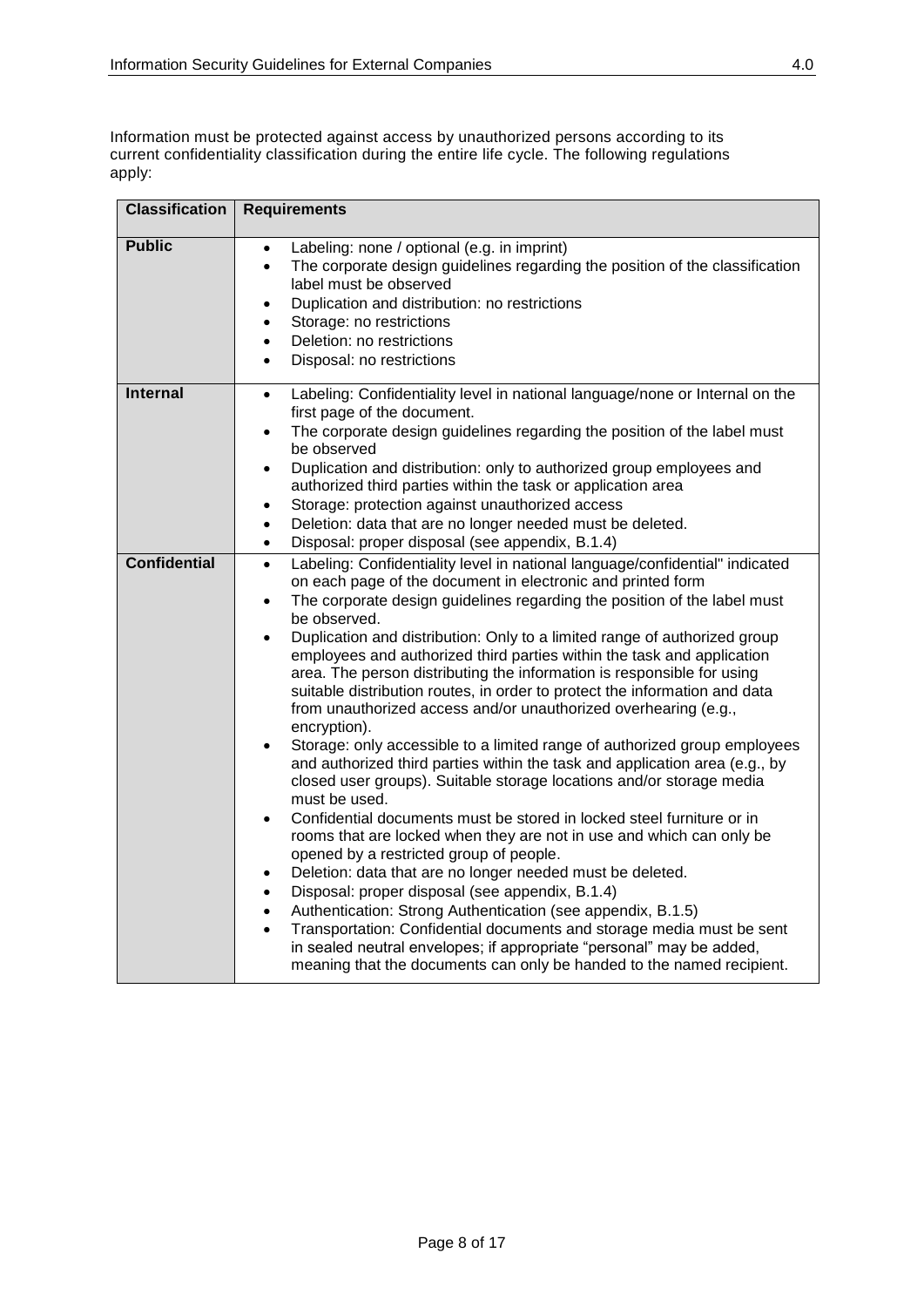| <b>Secret</b> | Labeling: Confidentiality level in national language/Secret" indicated on<br>٠<br>each page of the document.                                                                                                                                                                                                                                                                                                                                                                                                                                                                                                                                                                                                                                                                                                                                                                                                                                                                                                                                                                                                              |
|---------------|---------------------------------------------------------------------------------------------------------------------------------------------------------------------------------------------------------------------------------------------------------------------------------------------------------------------------------------------------------------------------------------------------------------------------------------------------------------------------------------------------------------------------------------------------------------------------------------------------------------------------------------------------------------------------------------------------------------------------------------------------------------------------------------------------------------------------------------------------------------------------------------------------------------------------------------------------------------------------------------------------------------------------------------------------------------------------------------------------------------------------|
|               | The corporate design guidelines regarding the position of the label must<br>$\bullet$<br>be observed.                                                                                                                                                                                                                                                                                                                                                                                                                                                                                                                                                                                                                                                                                                                                                                                                                                                                                                                                                                                                                     |
|               | Also, each page must indicate page x of y.<br>$\bullet$                                                                                                                                                                                                                                                                                                                                                                                                                                                                                                                                                                                                                                                                                                                                                                                                                                                                                                                                                                                                                                                                   |
|               | Duplication and distribution: Only to an extremely limited range (e.g., list of<br>$\bullet$<br>names) of authorized group employees and authorized third parties within<br>the task or application area after prior approval by the information owner.<br>If technically possible data has to be encrypted according to the current<br>state of technology. Comparable security solutions have to be used if this<br>is not possible. Additional case-related technical or organizational<br>protective measures must be implemented (e.g., denying forwarding or<br>printing, watermarks). Suitable communication media must be used in<br>order to prevent listening in (e.g., encrypted video conference).<br>Storage: only accessible to an extremely limited range (e.g., list of names)<br>$\bullet$<br>of authorized group employees and authorized third parties within the task<br>or application area (e.g., by closed user groups). If technically possible<br>data must be encrypted according to the current state of technology.<br>Comparable security solutions have to be used if this is not possible. |
|               | Secret documents must be stored in locked steel furniture locked with<br>different locks to the standard locks. Mobile Storage devices with secret<br>information must be stored in appropriate data safes.                                                                                                                                                                                                                                                                                                                                                                                                                                                                                                                                                                                                                                                                                                                                                                                                                                                                                                               |
|               | Deletion: data that is no longer needed must be deleted<br>$\bullet$                                                                                                                                                                                                                                                                                                                                                                                                                                                                                                                                                                                                                                                                                                                                                                                                                                                                                                                                                                                                                                                      |
|               | Disposal: proper disposal (see appendix, B.1.4)<br>$\bullet$                                                                                                                                                                                                                                                                                                                                                                                                                                                                                                                                                                                                                                                                                                                                                                                                                                                                                                                                                                                                                                                              |
|               | Authentication: Strong Authentication (see appendix, B.1.5)<br>$\bullet$                                                                                                                                                                                                                                                                                                                                                                                                                                                                                                                                                                                                                                                                                                                                                                                                                                                                                                                                                                                                                                                  |
|               | Transportation: Secret documents and storage media must be placed in a<br>$\bullet$                                                                                                                                                                                                                                                                                                                                                                                                                                                                                                                                                                                                                                                                                                                                                                                                                                                                                                                                                                                                                                       |
|               | closed neutral outer envelope (no additions such as "personal", "secret",                                                                                                                                                                                                                                                                                                                                                                                                                                                                                                                                                                                                                                                                                                                                                                                                                                                                                                                                                                                                                                                 |
|               | or similar) with another inner envelope labelled "secret" inside. In the inner<br>envelope must be the secret content.                                                                                                                                                                                                                                                                                                                                                                                                                                                                                                                                                                                                                                                                                                                                                                                                                                                                                                                                                                                                    |

The regulations for handling information (labeling, duplication, distribution, storage, deletion and disposal) also apply to IT systems (e.g., for databases, backup media).

## <span id="page-8-0"></span>**1.4.3. Media handling**

Data media (e.g., CDs, DVD, USB sticks, hard drives) must be secured against loss, destruction, and mix-ups, as well as against access by unauthorized parties. Data media that are no longer needed must be sent to secure disposal (see appendix, B.1.4).

## <span id="page-8-1"></span>**1.4.3.1. Exchange of information**

During all discussions of confidential or secret information, including telephone calls and web- or video conferences, it must be ensured that these cannot be overheard without authorization.

Fax numbers and e-mail addresses must be taken from current communication directories or requested from the recipient to prevent data from being transferred incorrectly.

For transport of IT devices and data media beyond the plant boundaries of the ordering party, the regulations and operating agreements of the respective group company must be observed (see appendix, B.1.6).

As the originator of an e-mail, the author is responsible for the content and distribution; the receiver for further processing and further distribution of an e-mail.

<span id="page-8-2"></span>The creation and sending of chain letters is not permissible.

#### **1.5. Information Security Incident Management**

Information security events (e.g., vulnerabilities, violations of the Information security regulation) concerning data or systems of the ordering party must be reported immediately to the responsible unit (see appendix, B.1.7).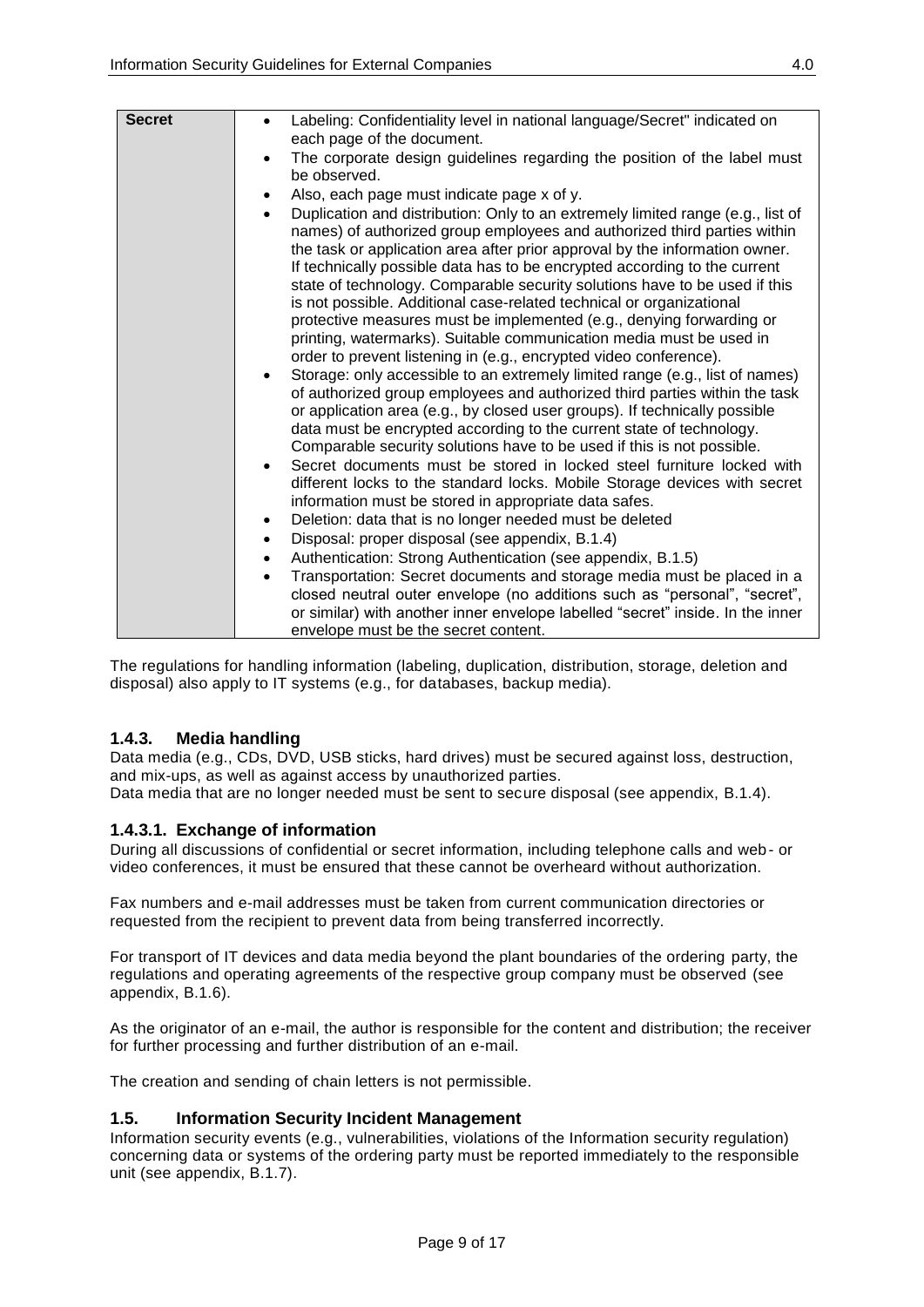Suspected vulnerabilities and weak points concerning IT systems of the ordering party must be reported to the responsible unit (see appendix, B.1.8). Testing of vulnerabilities and weak points (e.g. penetration testing) must only be performed by the responsible unit (see appendix, B.1. 9).

Any suspected loss of confidential or secret information must be reported to the responsible unit (see appendix, B.1.10) immediately.

## <span id="page-9-0"></span>**1.6. Compliance**

Compliance Management observing legal and organizational requirements (including resource management, internal control system, IT continuity management and protection of information) must be implemented by the supplier covering all information, hard- and software of the ordering party.

The compliance management must include the following aspects.

## <span id="page-9-1"></span>**1.6.1. Early detection of risks**

A process for early detection of risks and potential threats to IT systems and data must be in place.

Preventive action and measures must be taken to mitigate detected risks.

## <span id="page-9-2"></span>**1.6.2. Intellectual property rights / License Management**

Intellectual property rights (e.g., copyrights for software, documents, and other image material, rights to drafts, trademarks, patents, and source code licenses) must be observed.

Usage of unlicensed software (pirate copies) is not permitted.

License software is subject to legal provisions for copyright protection (e.g., the reproduction of software, except for backup and archiving purposes, represents an infringement of copyright). Infringements of these provisions may lead to penal measures as well as injunctive relief and damage claims.

Company specific regulations must be observed (see appendix, B.1.11).

License software must only be used for the agreed purpose and exclusively in compliance with existing provisions and the license agreements entered into with the manufacturer.

## <span id="page-9-3"></span>**1.6.3. Data protection**

The respective national laws and regulations for data protection (see appendix, B.1.12) must be complied with.

Contractors must be obligated by the management of the supplier company to comply with the legal requirements concerning data protection (see appendix, B.1.12).

## <span id="page-9-4"></span>**1.6.4. Contractual compliance**

The Supplier's IT organization must be in compliance to the contractual requirements of the ordering party. Measures must be implemented to ensure that the suppliers own organizational regulations are reviewed and updated according to the current contractual requirements.

## <span id="page-9-5"></span>**1.6.5. Policies and Regulations**

The supplier must provide policies and regulations to its employees to ensure compliance with the requirements and adequate handling of information, hard- and software of the ordering party.

## <span id="page-9-6"></span>**1.7. Violations and Enforcement**

Violations of the information security guidelines must be followed up individually as per applicable operational, contractual and legal regulations or agreements and sanctioned appropriately.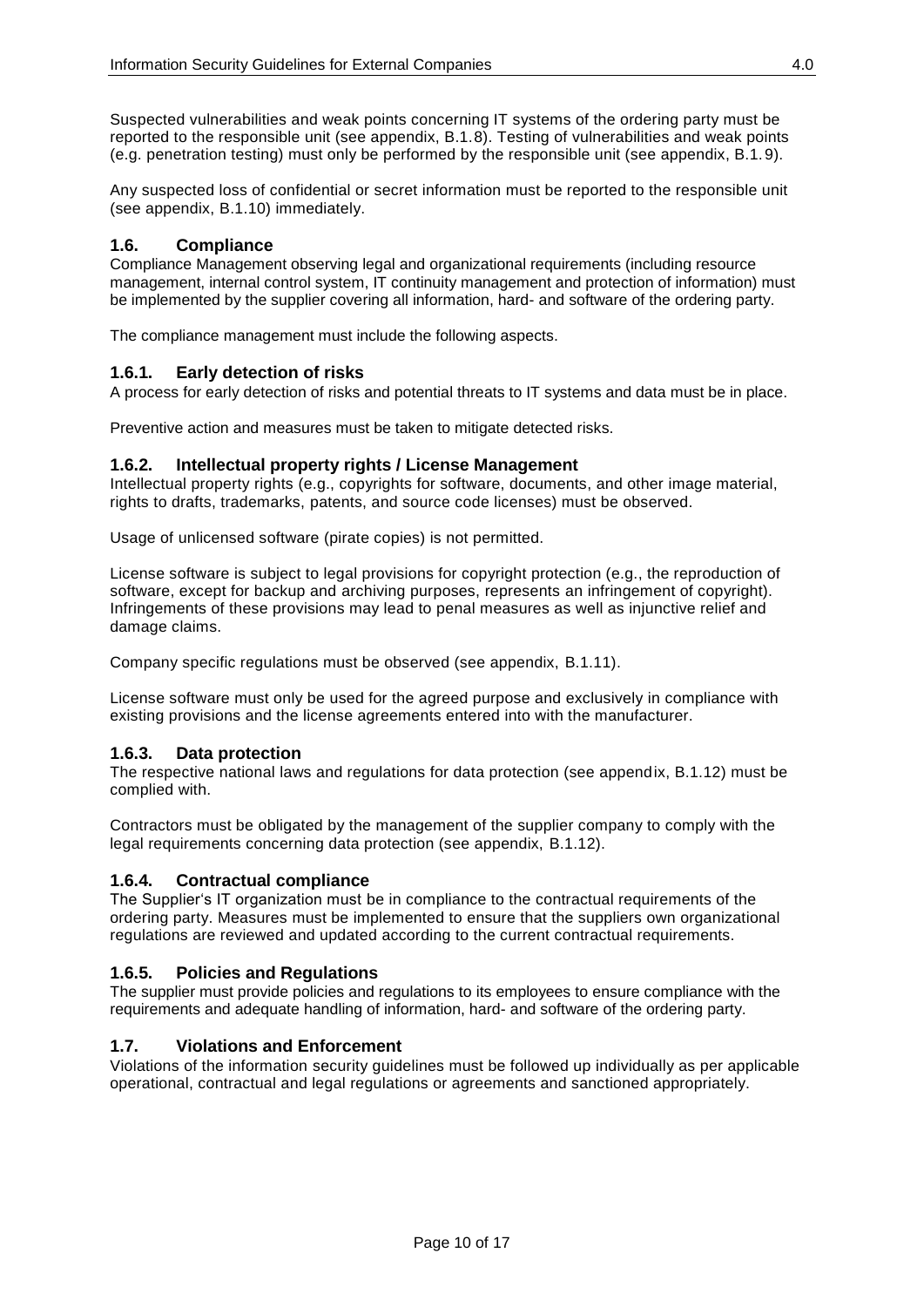## <span id="page-10-0"></span>**2. Additional requirements for suppliers with access to the internal Group network**

## <span id="page-10-1"></span>**2.1. Definition**

The following requirements must be observed by all suppliers belonging to one of the following categories:

- Are provided with clients owned by a VW Group Company
- Are connected via Remote Access (e.g. TravelX, Safe, Secure i.Do-Client) or other VPN-Solutions with access to the Volkswagen Corporate Backbone (CBB)
- Are connected directly to the Volkswagen Corporate Backbone (CBB)
- Are connected to the Volkswagen Corporate Backbone (CBB) via PFN (CSN)

These suppliers may be located on the premises of the Group Company or on their own companies' premises.

#### <span id="page-10-2"></span>**2.2. Requirements**

#### <span id="page-10-3"></span>**2.2.1. Internal organization**

Suppliers must only request or initiate procurement and installation of hardware and software via the organizational unit (business department of the ordering party) that is responsible for them.

The use of the provided hardware and software is subject to the regulations of the respective group company (see appendix, B.1.13).

Only the responsible units are permitted to open the IT device, make changes to the hardware (e.g., installation/removal of hard drives and memory modules), and make manual changes to security settings (e.g., browser settings) (see appendix, B.1.14).

The use or subsequent modification of programs is only permissible with the authorization of the responsible units (see appendix, B.1.14).

Data of any other customer that does not belong to the Volkswagen Group must not be processed on the provided IT devices.

The use of IT devices and data of the ordering party by employees of the supplier requires the express consent of the ordering party. The ordering party is entitled to prohibit access/use at any time (e.g., in cases of misuse).

#### <span id="page-10-4"></span>**2.2.2. Physical and environmental security**

The provided devices must be handled correctly and protected from loss or unauthorized modification.

The manufacturer's regulations on the protection of devices must be complied with.

Devices provided by the ordering party (e.g., laptops, cellular phones) may only be taken outside of the plant of the ordering party after approval.

#### <span id="page-10-5"></span>**2.2.3. Protection against malicious and mobile code**

IT devices and data storage devices that are suspected of being infected with malware must not be used any further. The responsible unit (see appendix, B.1.7) must be informed immediately.

#### <span id="page-10-6"></span>**2.2.4. Backup**

Data should be stored on the assigned storage systems and not on the local hard drive, since a central and automatic data backup is only ensured this way.

The user himself/herself is responsible for backing up data that is not stored on a central network storage (e.g. local hard disks, mobile data storage devices) or systems with similar functions (e.g. eroom, sharepoint, …).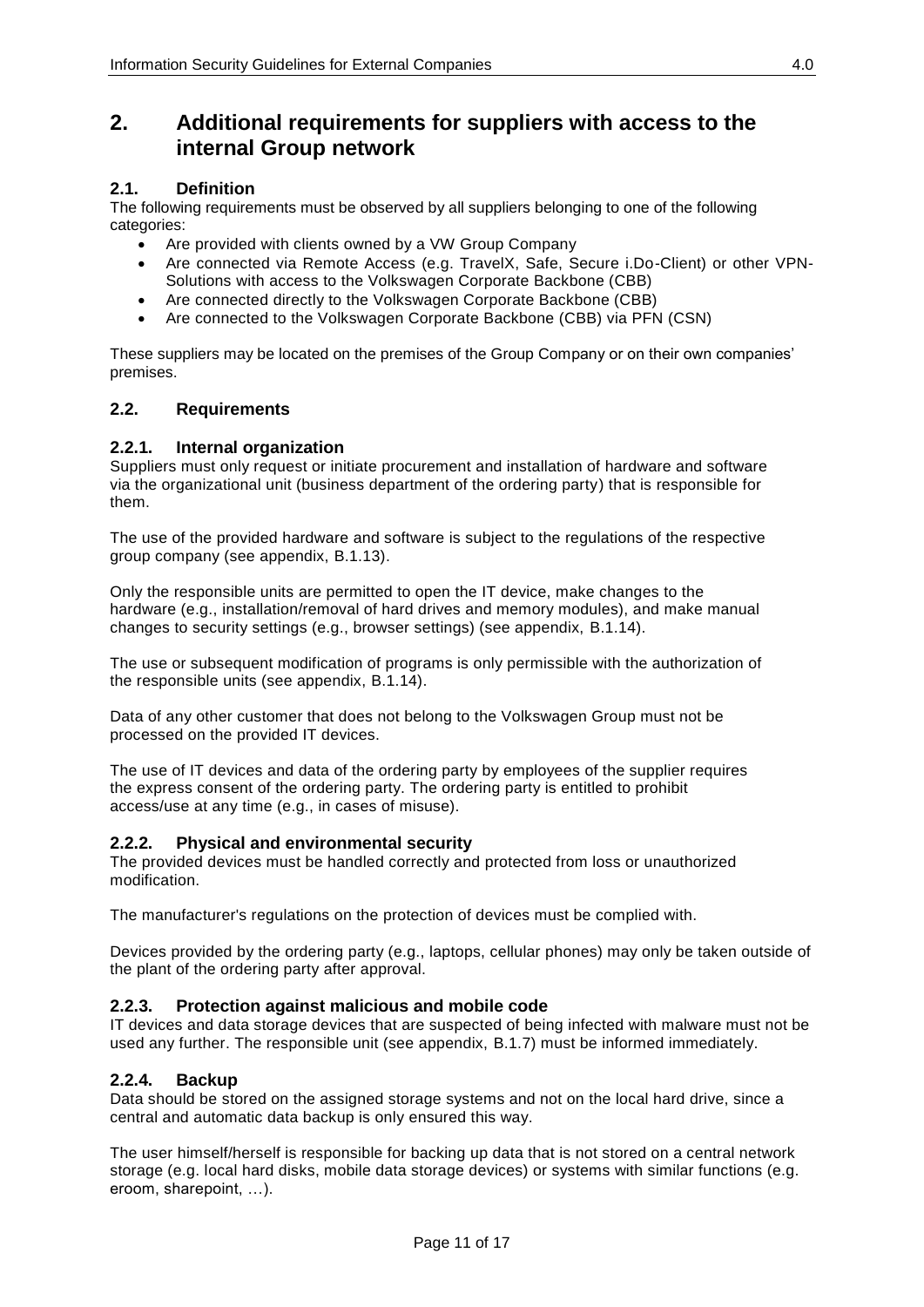Backup media and data must be handled the same way as the original data.

### <span id="page-11-0"></span>**2.2.5. Access control**

#### <span id="page-11-1"></span>**2.2.5.1. User responsibilities**

The following requirements must be observed by all users:

#### **General Requirements**

- Usage of another person's user ID or account is not permitted.
- Passing identification media (e.g., Smartcards, SecurID cards) to somebody else is not permissible.
- Passwords or PINs of a user ID assigned for personal use (defined as "person-related user ID") must not be shared or disclosed.
- Keeping a record (e.g. on paper, in mobile devices or in files) must be avoided unless these are considered as a secure method (see appendix, B.1.15).
- Passwords or PINs must be changed immediately whenever there is any indication that those are compromised or became known.
- Temporary passwords (e.g. for new accounts) must be changed at the first log-on
- Password or PINs must be changed at first use and then at least every year. The change interval does not apply to PINs.
- Spying out passwords is not permissible.
- Passwords must at least be classified as confidential.
- If passwords have to be stored in written form, they must be stored by the employee in a sealed envelope at a suitable location that is protected against unauthorized access (e.g., safe) and be updated each time the password is changed. The sealed envelope must be signed by the respective employee. The persons authorized to open the envelope must be listed on it by name. In exceptional cases (e.g., in case of illness) it may be necessary to use the stored password. This must be done according to the "two-man rule". Each opening must be documented and reported to the employee. After each opening, the employee must change the password promptly and deposit it again. IT systems offering a functionality that matches these requirements are also permissible (e.g., electronic password safe).
- When leaving the system during ongoing operation (e.g., break, meeting), the user must activate a system lock (e.g., password-protected screen saver).
- Employees who use their multifunction badge to log on to IT systems must remove the badge from the reader when leaving the system.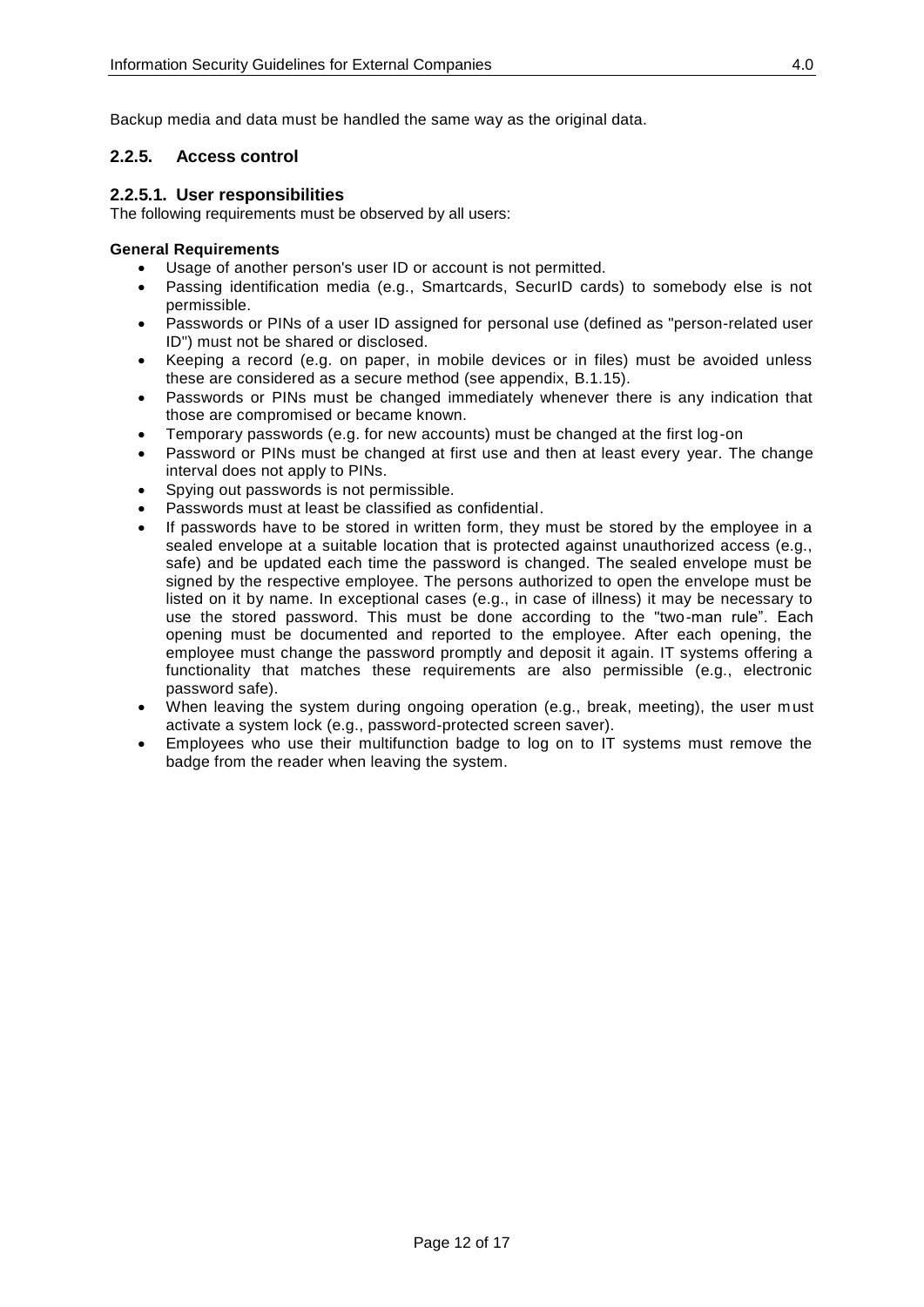## <span id="page-12-0"></span>**2.2.5.2. Password Generation**

During password generation, the following minimum requirements must be observed:

- Employees must not generate identical passwords for business and non-business purposes
- Employees must not generate identical passwords for VW group provided systems and systems, provided by 3rd parties, e. g in the Internet (applications, registration services, …)
- Users must observe the minimum password length enforced by the system. These are defined in the password policy<sup>4</sup>.
- Simple passwords (e.g. "Test123456", "123456abcde") or context-specific words (e.g. personal related topics like name, date of birth) must not be used.
- If higher password complexity is demanded by specific systems or applications (as defined in the password policy<sup>4</sup>) the enforced complexity must be used. *Hint: Use mnemonic verses or abbreviations and [falsifications](http://dict.tu-chemnitz.de/english-german/falsification.html) of mnemonic verses (e.g. mnemonic verse: "In the morning I get up early and brush my teeth" results in a password of: "Itm1guE&bmT"). The examples listed here must not be used as passwords.*

*Alternatively, a combination of four randomly selected words (e.g. "SunWoodTeaTime") results in a very strong password and is easy to remember. The examples provided here must not be used as passwords.*

#### <span id="page-12-1"></span>**2.2.5.3. PINs for unlocking Smartphones and Tablets**

<span id="page-12-2"></span>The same requirements as defined in chapter 2.2.5.2 must be observed.

#### **2.2.5.4. PINs for Smartcards for Authentication**

<span id="page-12-3"></span>The same requirements as defined in chapter 2.2.5.2 must be observed.

#### **2.2.5.5. Collective User IDs**

Reuse of specific collective user IDs by various persons (e.g., training participants, interns, graduating students) is permissible if the following requirements are observed.

- The assignment of the user IDs must be managed by a responsible person. This person must provide written verification of who used which user ID, and when. This person must archive this verification.
- Receipt of the user ID must be confirmed in writing by the respective user. The confirmation is retained by the person responsible for the user ID.
- During receipt of the user ID the password must be changed by the respective user into a password only known to him/her.
- During return of the respective user ID, the password must be changed by the responsible person to a password only known to him/her.
- The company specific archiving periods must be complied with for archiving the verifications.

User IDs that can be used simultaneously by several persons (so-called "group IDs") are not permissible unless exclusively applications can be started up with this user ID that have a separate user management including a personal authentication or only allow read access.

 $\overline{a}$ 4 Information Security Regulation 03.01.05 Authentication and IAM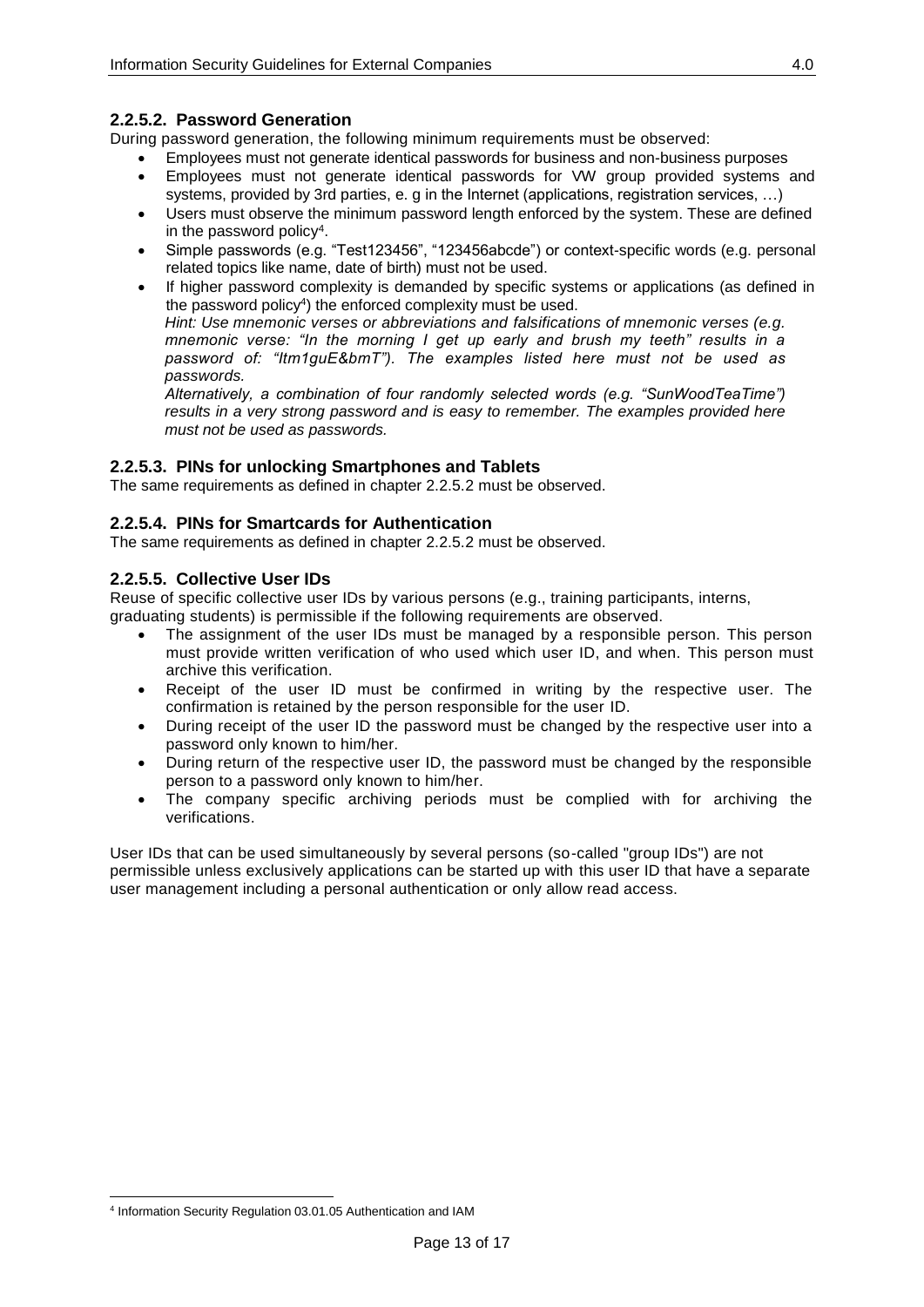## <span id="page-13-0"></span>**2.2.6. Network and access control**

### <span id="page-13-1"></span>**2.2.6.1. Policy on use of network services**

An IT device provided by the ordering party must only be connected to networks (exempt mobile communications network) outside the company (e.g., hot spot, private WLAN) in order to set up a connection with the Group network. Direct surfing etc. is not permitted (exempt with mobile communications networks connected smartphones and tablets).

<span id="page-13-2"></span>If no longer required, the connection must be disconnected.

#### **2.2.6.2. Equipment identification in networks**

The unrestricted connection of communication devices (e.g. without firewalls) to the internal network (Intranet) is only permitted if these are made available by the Group or by companies in which the Group or one of its companies is a majority shareholder.

## <span id="page-13-3"></span>**3. Additional requirements for suppliers without direct access to the internal Group network**

#### <span id="page-13-4"></span>**3.1. Definition**

The requirements contained in chapter [3](#page-13-3) must be observed by all suppliers that fall in one of the following categories:

- The supplier does not have direct access to the network of a Group Company
- The supplier is not provided with clients owned by a VW Group Company and only uses clients owned by its own company.
- Is not connected via Secure Partner, remote access or any VPN solution.
	- o Virtual Desktop solutions only permitting transfer of display and control data are excluded from this definition and may be used. For those the requirements defined in this chapter apply.
- The supplier is interchanging data with Audi

These suppliers are located on the premises of their own companies and obliged to follow the regulations of their own company.

## <span id="page-13-5"></span>**3.2. Requirements**

## <span id="page-13-6"></span>**3.2.1. Internal organization**

Group company data must be separated from the data of third parties (e.g via rights management) and especially from data of other customers of the supplier. It must not be accessible (e.g. implementable via encryption) by other 3rd parties.

The Audi classification must be mapped to classification schemes of the supplier to ensure that all required security measures are fulfilled.

The supplier must map the information security requirements of the regulations received within the scope of his tasks to appropriate security measures in the suppliers own company.

<span id="page-13-7"></span>Only employees with a need to know must be able to access data belonging to the ordering party.

# **II. Responsibilities**

This regulation must be observed by all suppliers as defined in the scope of this document.

Deviations from this regulation, that reduce the security level, are only allowed temporarily and after consultation with the responsible unit (see appendix B.1.16) and the ordering party.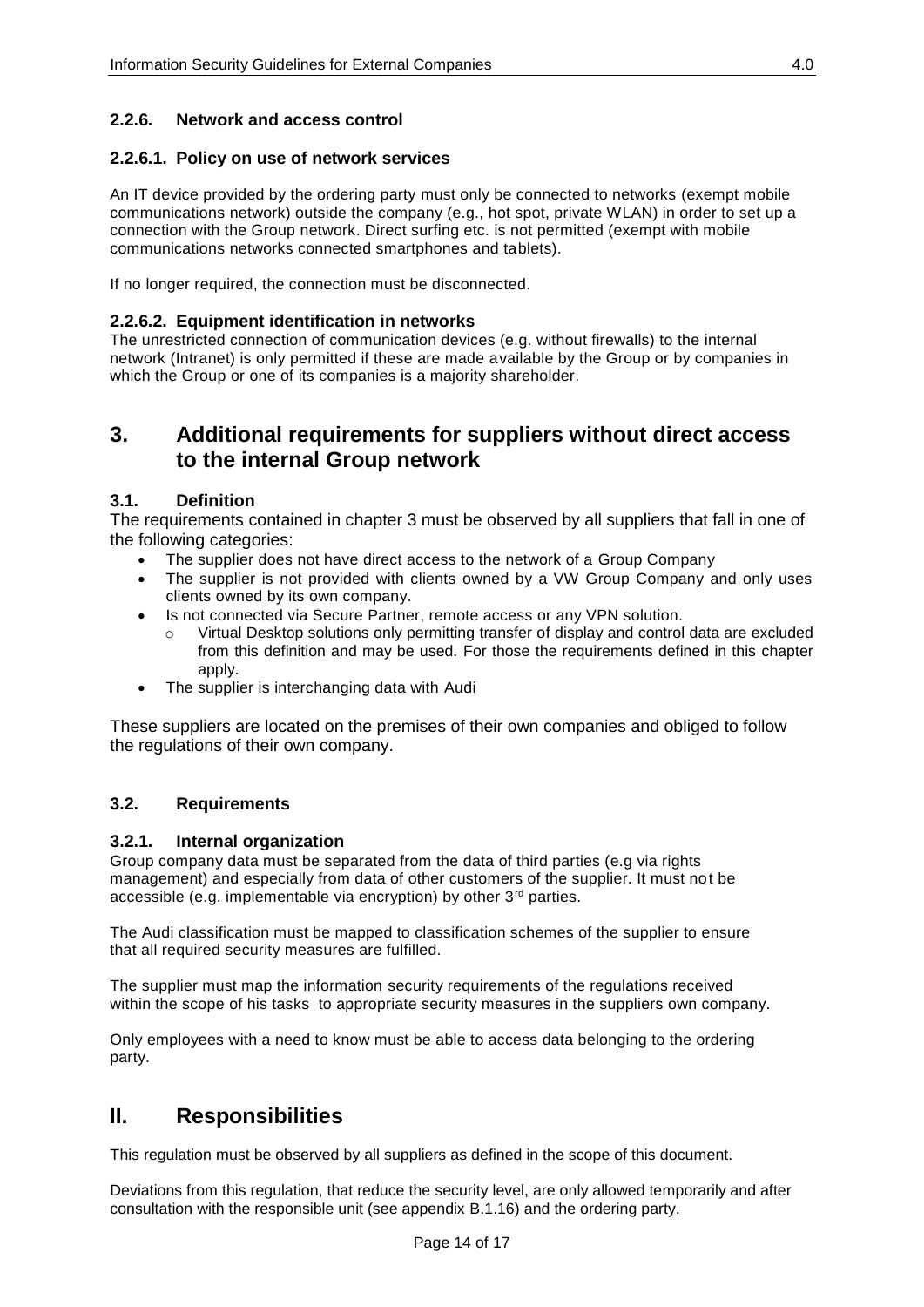# <span id="page-14-0"></span>**Appendix**

# <span id="page-14-1"></span>**A General**

# <span id="page-14-2"></span>**A.1 Validity**

This information security regulation is valid immediately after publication.

Next inspection date: November 11, 2018

# <span id="page-14-3"></span>**A.2 Abbreviations and Definitions**

| <b>Abbreviation/Term</b>   | <b>Explanation</b>                                                                                                                                                                                                                                                        |
|----------------------------|---------------------------------------------------------------------------------------------------------------------------------------------------------------------------------------------------------------------------------------------------------------------------|
| <b>Information Creator</b> | The information creator is the person or group of people creating an<br>information or document. The creator must classify/label the document or<br>information in accordance to the classification level determined by the<br>information owner.                         |
| <b>Information Owner</b>   | The information owner is the person or group of people who have been<br>identified by management as having responsibility for the maintenance of<br>the confidentiality of that information. The information owner may change<br>during the lifecycle of the information. |

# <span id="page-14-4"></span>**A.3 Document History**

| <b>Version</b>   | <b>Name</b>     | OE.       | <b>Datum</b> | <b>Bemerkung</b>                                                                                                                                       |
|------------------|-----------------|-----------|--------------|--------------------------------------------------------------------------------------------------------------------------------------------------------|
| 2.0              | Fröhlich        | $I/GA-2$  | 12.03.2013   | Approved version                                                                                                                                       |
| 3.0              | Fröhlich        | $I/GG-81$ | 24.10.2016   | Revision                                                                                                                                               |
| $\overline{4.0}$ | <b>Fröhlich</b> | $I/GG-81$ | 25.07.2018   | Renaming of the IT security regulations in<br>Information security regulations;<br>reorganization security goals;<br>new regulation for authentication |

# <span id="page-14-5"></span>**B Specific Characteristics**

# <span id="page-14-6"></span>**B.1 Company specific**

- B.1.1 The collection, processing or usage of personal details (e.g. name, phone number, e-mail address, date of birth) is only permissible provided that
	- the consent of the party involved (individual) has been obtained or
	- there is a legal basis for it.

The handling and usage of personal data stored at Audi is only allowed to act within the scope of ones duties. An transmission of these data is not allowed to unauthorized third person (e. g. customers, external employees, employees).

In principle, communication devices and data media, on which personal, confidential or secret data of the ordering party are stored, may only leave the AUDI AG site in an encrypted form.

- B.1.2 Audi ServiceDesk, Tel. 0049 841 89 36565
- B.1.3 Responsibility: unit Kommunikation Audi
- B.1.4 Personal related, confidential and secret paper documents must be disposed of in secure way (e. g. document containers). Data carriers that are no longer needed must be deleted reliably by overwriting or be physically destroyed.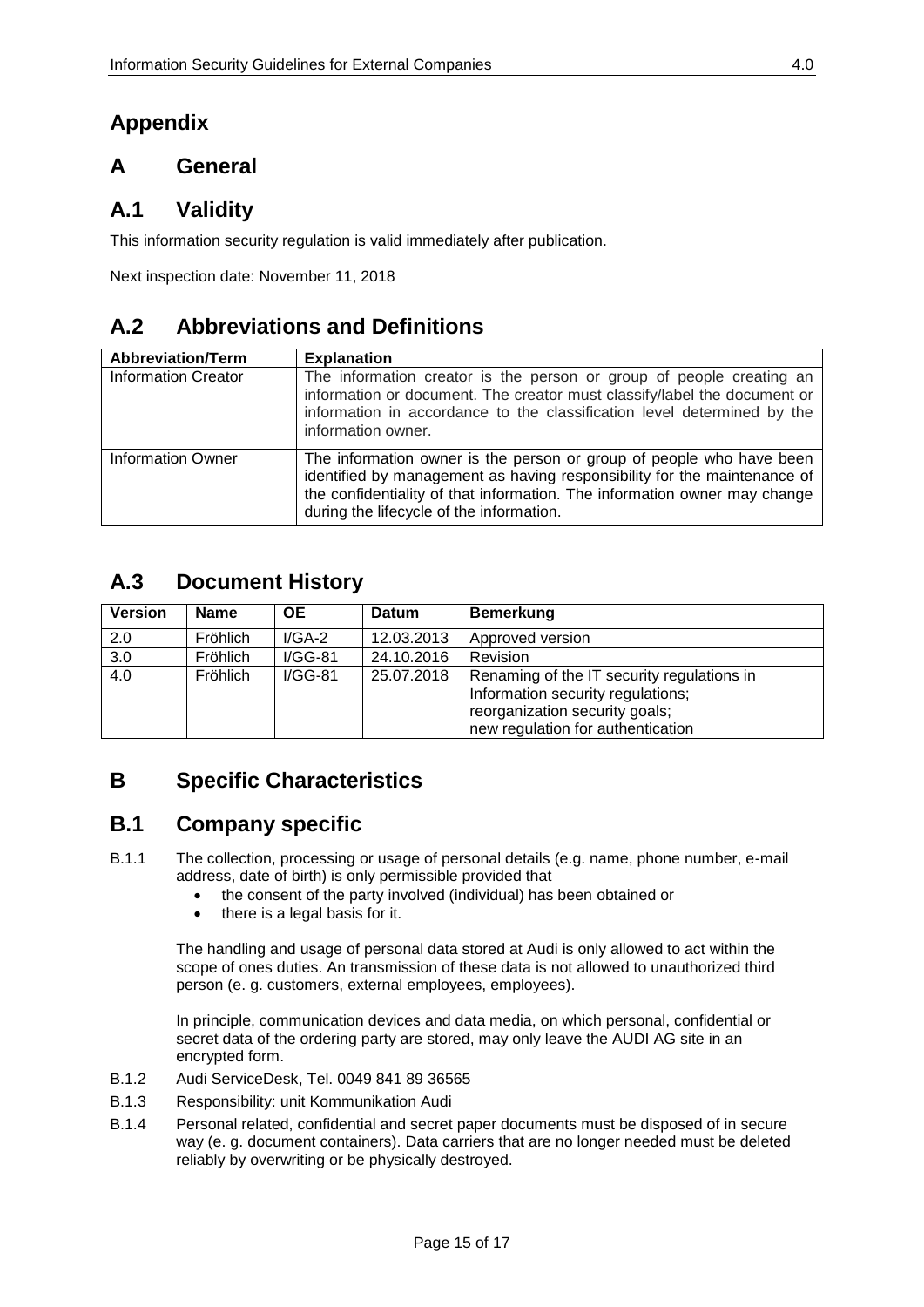B.1.5 For internal, confidential or secret data of the ordering party the following authentication methods are permitted:

| <b>Authentication</b><br>class | Data<br>classification    | <b>Description</b>                                                                                          |
|--------------------------------|---------------------------|-------------------------------------------------------------------------------------------------------------|
| Strong<br>authentication       | Secret or<br>Confidential | 2 of 3 (knowledge, possession, quality criteria), e. g.:                                                    |
|                                |                           | Authentication via VOLKSWAGEN PKI Card with<br>PIN<br>without a time component or<br>biometric<br>component |
|                                |                           | One-Time-Password Token (e.g. SecurID card) with<br>PIN-Pad                                                 |
|                                |                           | One-Time-Password Token (e.g. SecurID<br>card)<br>without PIN-Pad with PIN-request                          |
| Weak<br>authentication         | Internal                  | 1 of 3 (knowledge, possession, quality criteria), e. g.:                                                    |
|                                |                           | One-Time-Password Token (e.g. SecurlD<br>card)<br>without PIN-Pad without PIN-request                       |
|                                |                           | Software certificate with/without passphrase                                                                |
|                                |                           | central defined User-ID with password                                                                       |

- B.1.6 In principle, communication devices and data media, on which personal, confidential or secret data of the AUDI AG are stored, may only leave the AUDI AG site in an encrypted form.
- B.1.7 Audi ServiceDesk, Tel. 0049 841 89 36565
- B.1.8 Audi ServiceDesk, Tel. 0049 841 89 36565
- B.1.9 It-sec@audi.de
- B.1.10 informationssicherheit@audi.de
- B.1.11 Copyright of the Federal Republic of Germany (only binding on companies in Germany):

§ 97. UrhG claim to omission and damages.

Who violates the copyright or another after this law protected law illegally, can be taken up by the violated on removal of the impairment, with repetition danger on omission and if to the violator´s intention or negligence is a burden also on damages. At place of the damages the violated can require the delivery of the profit which the violator has achieved by the violation of the law and bill lapping about this profit.

§ 106. UrhG unauthorized utilization of works protected by copyright. Who reproduces a work or a treatment or transformation of a work in others than the legally admitted cases without consent of the legitimate, spreads or returns publicly, it is punished with term imprisonment up to three years or with fine. The attempt is liable to penalty.

- B.1.12 Data protection in the Federal Republic of Germany (only binding on companies in Germany): In the Federal Republic of Germany the respective legal regulations of data protection are to be adhered.
- B.1.13 Every contractor is responsible that information, programs and communication devices are only used in a correct manner and in accordance to assigned tasks and in the company's interests.

The use of private software and data on company provided communication devices is not permitted.

B.1.14 Responsibility: IT Office Services, CAE/CAT-Service. For production devices the respective